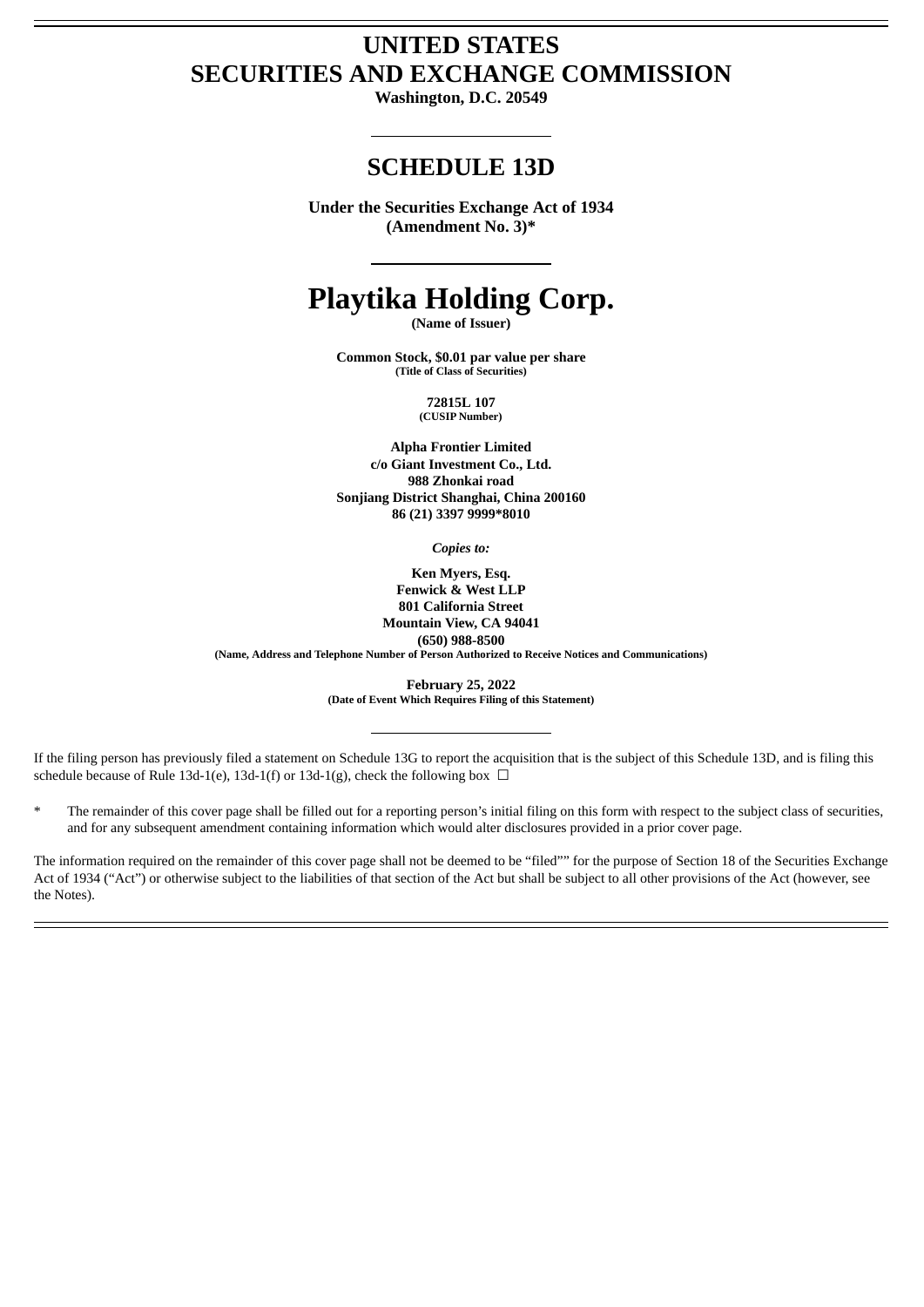CUSIP No. 72815L 107 Page 2 of 12 Pages

| $\mathbf{1}$   |                                      |            | <b>NAME OF REPORTING PERSON</b>                                                      |  |
|----------------|--------------------------------------|------------|--------------------------------------------------------------------------------------|--|
|                |                                      |            | S.S. OR I.R.S. IDENTIFICATION NO. OF ABOVE PERSON (ENTITIES ONLY)                    |  |
|                |                                      |            | Playtika Holding UK II Limited                                                       |  |
| $\overline{2}$ |                                      |            | CHECK THE APPROPRIATE BOX IF A MEMBER OF A GROUP (See Instructions)                  |  |
|                | $(a) \boxtimes$                      | (b) $\Box$ |                                                                                      |  |
| 3              | <b>SEC USE ONLY</b>                  |            |                                                                                      |  |
|                |                                      |            |                                                                                      |  |
| $\overline{4}$ |                                      |            | <b>SOURCE OF FUNDS (See Instructions)</b>                                            |  |
|                |                                      |            |                                                                                      |  |
| 5              | 00                                   |            | CHECK IF DISCLOSURE OF LEGAL PROCEEDINGS IS REQUIRED PURSUANT TO ITEMS 2(d) or 2(e)  |  |
|                |                                      |            |                                                                                      |  |
|                | $\Box$                               |            |                                                                                      |  |
| 6              |                                      |            | <b>CITIZENSHIP OR PLACE OF ORGANIZATION</b>                                          |  |
|                |                                      |            |                                                                                      |  |
|                | <b>England and Wales</b>             | 7          | SOLE VOTING POWER                                                                    |  |
|                |                                      |            |                                                                                      |  |
|                | <b>NUMBER OF</b>                     |            | None                                                                                 |  |
|                | <b>SHARES</b><br><b>BENEFICIALLY</b> |            | <b>SHARED VOTING POWER</b>                                                           |  |
|                | <b>OWNED BY</b>                      |            | 212,204,935                                                                          |  |
|                | <b>EACH</b>                          | 9          | <b>SOLE DISPOSITIVE POWER</b>                                                        |  |
|                | <b>REPORTING</b><br><b>PERSON</b>    |            |                                                                                      |  |
|                | <b>WITH</b>                          |            | None                                                                                 |  |
|                |                                      | 10         | SHARED DISPOSITIVE POWER                                                             |  |
|                |                                      |            | 212,204,935                                                                          |  |
| 11             |                                      |            | AGGREGATE AMOUNT BENEFICIALLY OWNED BY EACH REPORTING PERSON                         |  |
|                |                                      |            |                                                                                      |  |
| 12             | 212,204,935                          |            | CHECK IF THE AGGREGATE AMOUNT IN ROW (11) EXCLUDES CERTAIN SHARES (See Instructions) |  |
|                |                                      |            |                                                                                      |  |
|                | $\Box$                               |            |                                                                                      |  |
| 13             |                                      |            | PERCENT OF CLASS REPRESENTED BY AMOUNT IN ROW (11)                                   |  |
|                | $51.8\%$ (1)                         |            |                                                                                      |  |
| 14             |                                      |            | <b>TYPE OF REPORTING PERSON (See Instructions)</b>                                   |  |
|                |                                      |            |                                                                                      |  |
|                | CO                                   |            |                                                                                      |  |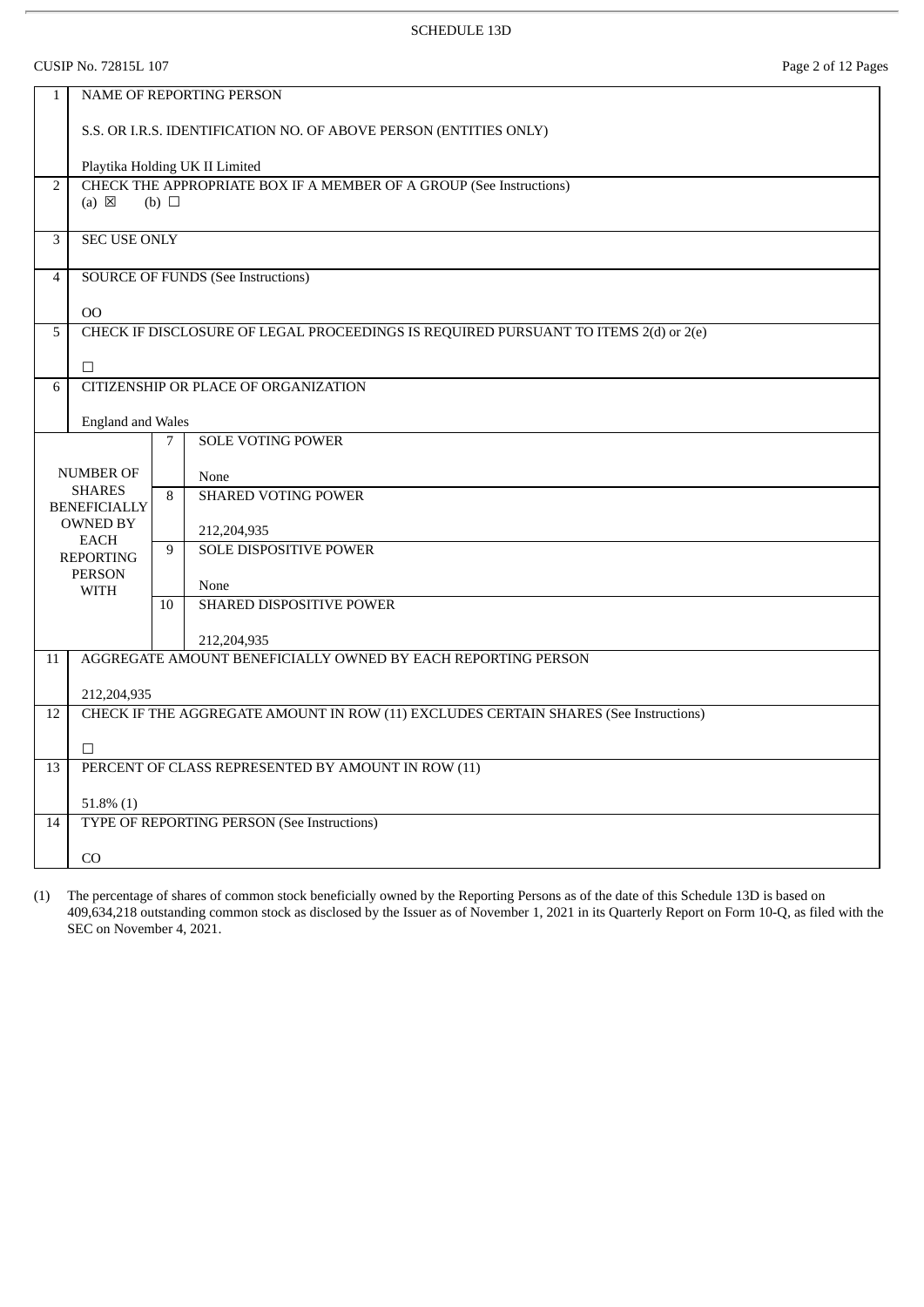CUSIP No. 72815L 107 Page 3 of 12 Pages

| $\mathbf{1}$             | <b>NAME OF REPORTING PERSON</b>                    |                                                                                   |                                                                                      |  |  |  |
|--------------------------|----------------------------------------------------|-----------------------------------------------------------------------------------|--------------------------------------------------------------------------------------|--|--|--|
|                          |                                                    | S.S. OR I.R.S. IDENTIFICATION NO. OF ABOVE PERSON (ENTITIES ONLY)                 |                                                                                      |  |  |  |
|                          |                                                    | Alpha Frontier Limited                                                            |                                                                                      |  |  |  |
| $\overline{2}$           | $(a) \boxtimes$                                    | CHECK THE APPROPRIATE BOX IF A MEMBER OF A GROUP (See Instructions)<br>(b) $\Box$ |                                                                                      |  |  |  |
| 3                        | <b>SEC USE ONLY</b>                                |                                                                                   |                                                                                      |  |  |  |
| $\overline{4}$           |                                                    |                                                                                   | <b>SOURCE OF FUNDS (See Instructions)</b>                                            |  |  |  |
|                          | 00                                                 |                                                                                   |                                                                                      |  |  |  |
| 5                        |                                                    |                                                                                   | CHECK IF DISCLOSURE OF LEGAL PROCEEDINGS IS REQUIRED PURSUANT TO ITEMS 2(d) or 2(e)  |  |  |  |
|                          | $\Box$                                             |                                                                                   |                                                                                      |  |  |  |
| 6                        |                                                    |                                                                                   | CITIZENSHIP OR PLACE OF ORGANIZATION                                                 |  |  |  |
|                          | Cayman Islands                                     |                                                                                   |                                                                                      |  |  |  |
|                          |                                                    | 7                                                                                 | <b>SOLE VOTING POWER</b>                                                             |  |  |  |
| <b>NUMBER OF</b><br>None |                                                    |                                                                                   |                                                                                      |  |  |  |
|                          | <b>SHARES</b><br><b>BENEFICIALLY</b>               | 8                                                                                 | <b>SHARED VOTING POWER</b>                                                           |  |  |  |
|                          | <b>OWNED BY</b>                                    |                                                                                   | 212,204,935                                                                          |  |  |  |
|                          | EACH<br><b>REPORTING</b>                           | 9                                                                                 | <b>SOLE DISPOSITIVE POWER</b>                                                        |  |  |  |
|                          | <b>PERSON</b><br><b>WITH</b>                       |                                                                                   | None                                                                                 |  |  |  |
|                          |                                                    | 10                                                                                | SHARED DISPOSITIVE POWER                                                             |  |  |  |
|                          |                                                    |                                                                                   | 212,204,935                                                                          |  |  |  |
| 11                       |                                                    |                                                                                   | AGGREGATE AMOUNT BENEFICIALLY OWNED BY EACH REPORTING PERSON                         |  |  |  |
|                          | 212,204,935                                        |                                                                                   |                                                                                      |  |  |  |
| 12                       |                                                    |                                                                                   | CHECK IF THE AGGREGATE AMOUNT IN ROW (11) EXCLUDES CERTAIN SHARES (See Instructions) |  |  |  |
|                          | $\Box$                                             |                                                                                   |                                                                                      |  |  |  |
| 13                       | PERCENT OF CLASS REPRESENTED BY AMOUNT IN ROW (11) |                                                                                   |                                                                                      |  |  |  |
|                          | $51.8\%$ (1)                                       |                                                                                   |                                                                                      |  |  |  |
| 14                       |                                                    |                                                                                   | TYPE OF REPORTING PERSON (See Instructions)                                          |  |  |  |
|                          | CO                                                 |                                                                                   |                                                                                      |  |  |  |
|                          |                                                    |                                                                                   |                                                                                      |  |  |  |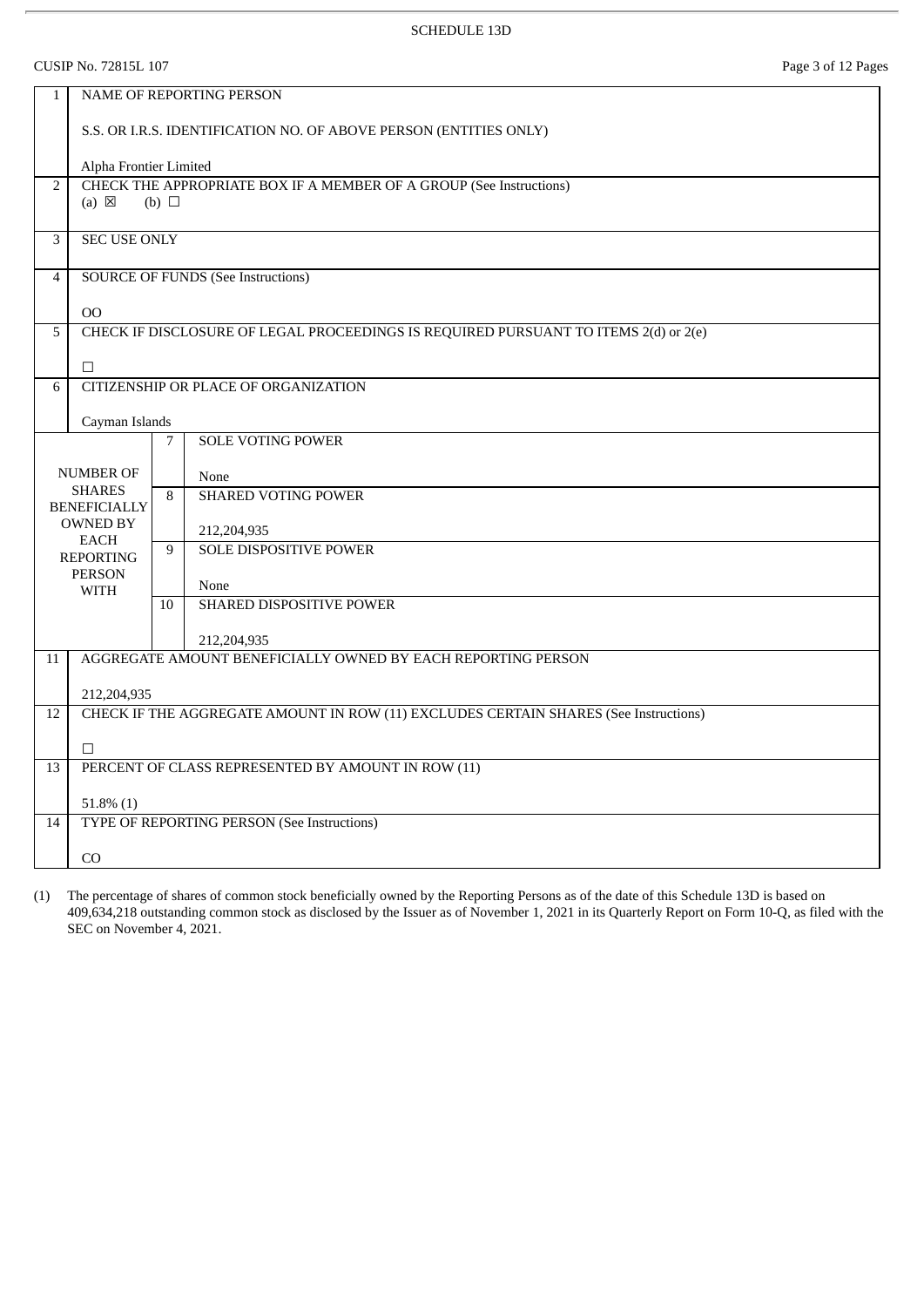CUSIP No. 72815L 107 Page 4 of 12 Pages

| $\mathbf{1}$   |                                                                                                      |    | <b>NAME OF REPORTING PERSON</b>                                                      |  |  |
|----------------|------------------------------------------------------------------------------------------------------|----|--------------------------------------------------------------------------------------|--|--|
|                |                                                                                                      |    | S.S. OR I.R.S. IDENTIFICATION NO. OF ABOVE PERSON (ENTITIES ONLY)                    |  |  |
|                | Chongqing Cibi Business Information Consultancy Co., Ltd.                                            |    |                                                                                      |  |  |
| $\overline{2}$ | CHECK THE APPROPRIATE BOX IF A MEMBER OF A GROUP (See Instructions)<br>$(a) \boxtimes$<br>(b) $\Box$ |    |                                                                                      |  |  |
| 3              | <b>SEC USE ONLY</b>                                                                                  |    |                                                                                      |  |  |
| $\overline{4}$ |                                                                                                      |    | <b>SOURCE OF FUNDS (See Instructions)</b>                                            |  |  |
|                | 00                                                                                                   |    |                                                                                      |  |  |
| 5              |                                                                                                      |    | CHECK IF DISCLOSURE OF LEGAL PROCEEDINGS IS REQUIRED PURSUANT TO ITEMS 2(d) or 2(e)  |  |  |
|                | $\Box$                                                                                               |    |                                                                                      |  |  |
| 6              |                                                                                                      |    | CITIZENSHIP OR PLACE OF ORGANIZATION                                                 |  |  |
|                | PRC                                                                                                  |    |                                                                                      |  |  |
|                |                                                                                                      | 7  | <b>SOLE VOTING POWER</b>                                                             |  |  |
|                | <b>NUMBER OF</b>                                                                                     |    | None                                                                                 |  |  |
|                | <b>SHARES</b><br><b>BENEFICIALLY</b>                                                                 |    | <b>SHARED VOTING POWER</b>                                                           |  |  |
|                | <b>OWNED BY</b>                                                                                      |    | 233,336,994                                                                          |  |  |
|                | <b>EACH</b><br><b>REPORTING</b>                                                                      | 9  | <b>SOLE DISPOSITIVE POWER</b>                                                        |  |  |
|                | <b>PERSON</b>                                                                                        |    | None                                                                                 |  |  |
|                | WITH                                                                                                 | 10 | SHARED DISPOSITIVE POWER                                                             |  |  |
|                |                                                                                                      |    | 212,204,935                                                                          |  |  |
| 11             |                                                                                                      |    | AGGREGATE AMOUNT BENEFICIALLY OWNED BY EACH REPORTING PERSON                         |  |  |
|                | 233,336,994                                                                                          |    |                                                                                      |  |  |
| 12             |                                                                                                      |    | CHECK IF THE AGGREGATE AMOUNT IN ROW (11) EXCLUDES CERTAIN SHARES (See Instructions) |  |  |
|                | $\Box$                                                                                               |    |                                                                                      |  |  |
| 13             |                                                                                                      |    | PERCENT OF CLASS REPRESENTED BY AMOUNT IN ROW (11)                                   |  |  |
|                | $57.0\%$ (1)                                                                                         |    |                                                                                      |  |  |
| 14             |                                                                                                      |    | TYPE OF REPORTING PERSON (See Instructions)                                          |  |  |
|                |                                                                                                      |    |                                                                                      |  |  |
|                | CO                                                                                                   |    |                                                                                      |  |  |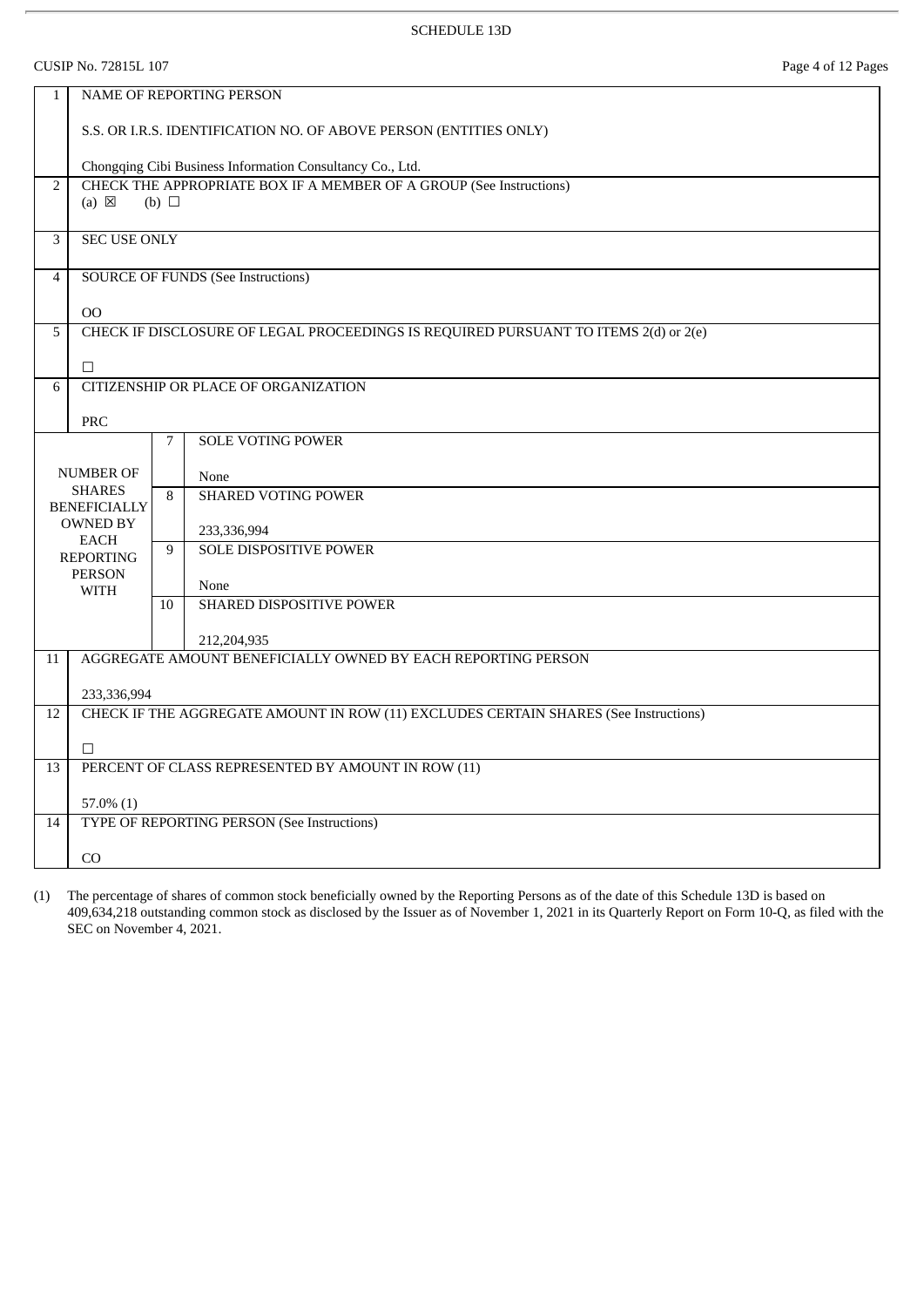CUSIP No. 72815L 107 Page 5 of 12 Pages

| $\mathbf{1}$   | <b>NAME OF REPORTING PERSON</b>                                   |            |                                                                                      |  |  |
|----------------|-------------------------------------------------------------------|------------|--------------------------------------------------------------------------------------|--|--|
|                | S.S. OR I.R.S. IDENTIFICATION NO. OF ABOVE PERSON (ENTITIES ONLY) |            |                                                                                      |  |  |
|                | Shanghai Jukun Network Technology Co., Ltd.                       |            |                                                                                      |  |  |
| $\overline{2}$ |                                                                   |            | CHECK THE APPROPRIATE BOX IF A MEMBER OF A GROUP (See Instructions)                  |  |  |
|                | $(a) \boxtimes$                                                   | (b) $\Box$ |                                                                                      |  |  |
| $\overline{3}$ | <b>SEC USE ONLY</b>                                               |            |                                                                                      |  |  |
|                |                                                                   |            |                                                                                      |  |  |
| $\overline{4}$ |                                                                   |            | <b>SOURCE OF FUNDS (See Instructions)</b>                                            |  |  |
|                | 00                                                                |            |                                                                                      |  |  |
| $\overline{5}$ |                                                                   |            | CHECK IF DISCLOSURE OF LEGAL PROCEEDINGS IS REQUIRED PURSUANT TO ITEMS 2(d) or 2(e)  |  |  |
|                |                                                                   |            |                                                                                      |  |  |
|                | $\Box$                                                            |            |                                                                                      |  |  |
| 6              |                                                                   |            | CITIZENSHIP OR PLACE OF ORGANIZATION                                                 |  |  |
|                | PRC                                                               |            |                                                                                      |  |  |
|                |                                                                   | 7          | <b>SOLE VOTING POWER</b>                                                             |  |  |
|                | NUMBER OF                                                         |            |                                                                                      |  |  |
|                | <b>SHARES</b>                                                     |            | None<br><b>SHARED VOTING POWER</b>                                                   |  |  |
|                | <b>BENEFICIALLY</b>                                               | 8          |                                                                                      |  |  |
|                | <b>OWNED BY</b><br><b>EACH</b>                                    |            | 233,336,994                                                                          |  |  |
|                | <b>REPORTING</b>                                                  | 9          | <b>SOLE DISPOSITIVE POWER</b>                                                        |  |  |
|                | <b>PERSON</b>                                                     |            | None                                                                                 |  |  |
|                | <b>WITH</b>                                                       | 10         | SHARED DISPOSITIVE POWER                                                             |  |  |
|                |                                                                   |            |                                                                                      |  |  |
|                |                                                                   |            | 212,204,935<br>AGGREGATE AMOUNT BENEFICIALLY OWNED BY EACH REPORTING PERSON          |  |  |
| 11             |                                                                   |            |                                                                                      |  |  |
|                | 233,336,994                                                       |            |                                                                                      |  |  |
| 12             |                                                                   |            | CHECK IF THE AGGREGATE AMOUNT IN ROW (11) EXCLUDES CERTAIN SHARES (See Instructions) |  |  |
|                | $\Box$                                                            |            |                                                                                      |  |  |
| 13             |                                                                   |            | PERCENT OF CLASS REPRESENTED BY AMOUNT IN ROW (11)                                   |  |  |
|                |                                                                   |            |                                                                                      |  |  |
|                | $57.0\%$ (1)                                                      |            |                                                                                      |  |  |
| 14             |                                                                   |            | TYPE OF REPORTING PERSON (See Instructions)                                          |  |  |
|                | CO                                                                |            |                                                                                      |  |  |
|                |                                                                   |            |                                                                                      |  |  |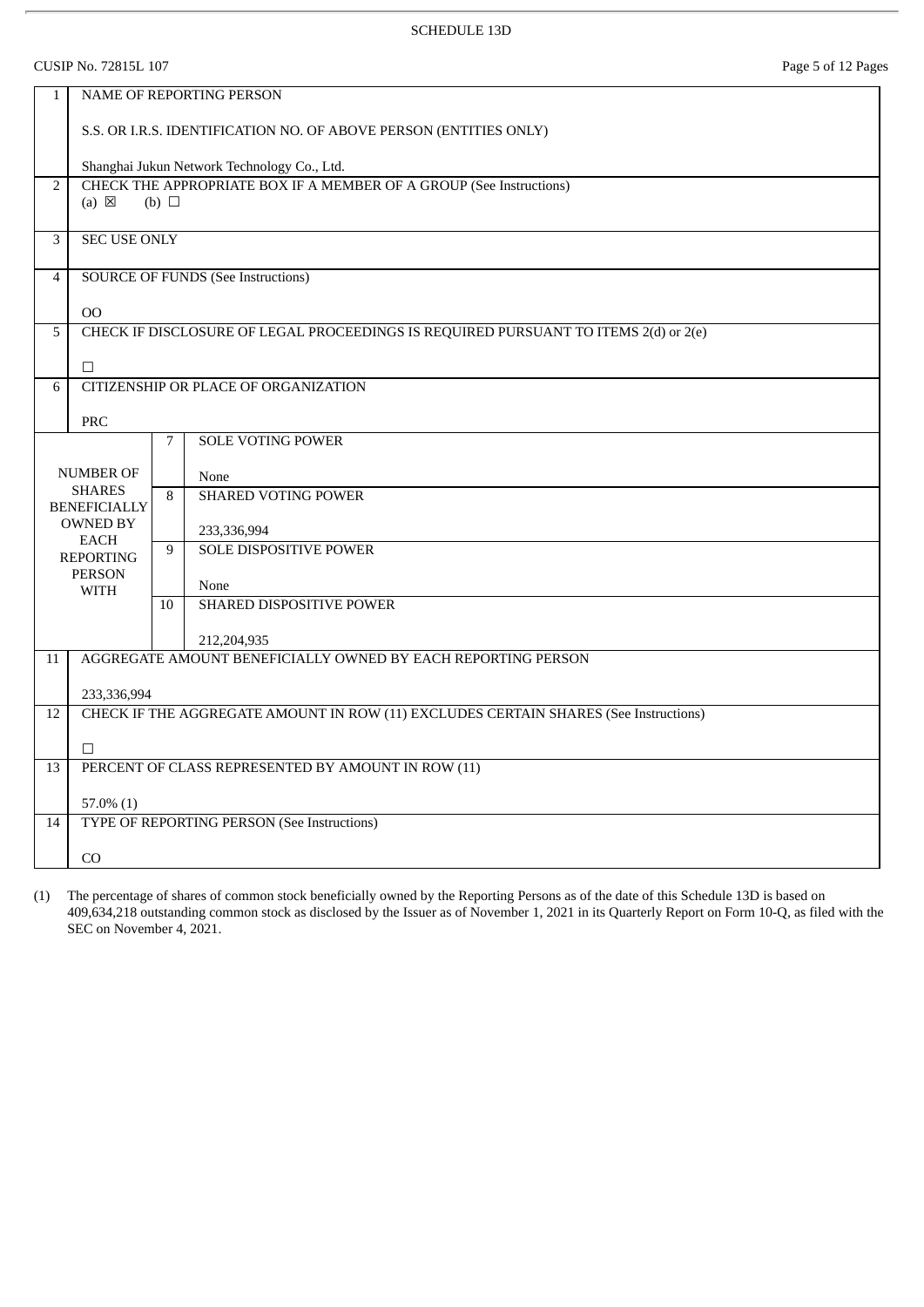CUSIP No. 72815L 107 Page 6 of 12 Pages

| $\mathbf{1}$   | NAME OF REPORTING PERSON                                 |                                                                   |                                                                                      |  |  |  |
|----------------|----------------------------------------------------------|-------------------------------------------------------------------|--------------------------------------------------------------------------------------|--|--|--|
|                |                                                          | S.S. OR I.R.S. IDENTIFICATION NO. OF ABOVE PERSON (ENTITIES ONLY) |                                                                                      |  |  |  |
|                | Giant Network Group Co., Ltd.                            |                                                                   |                                                                                      |  |  |  |
| $\overline{2}$ |                                                          |                                                                   | CHECK THE APPROPRIATE BOX IF A MEMBER OF A GROUP (See Instructions)                  |  |  |  |
|                | $(a) \boxtimes$                                          | (b) $\Box$                                                        |                                                                                      |  |  |  |
| $\overline{3}$ | <b>SEC USE ONLY</b>                                      |                                                                   |                                                                                      |  |  |  |
|                |                                                          |                                                                   |                                                                                      |  |  |  |
| $\overline{4}$ |                                                          |                                                                   | <b>SOURCE OF FUNDS (See Instructions)</b>                                            |  |  |  |
|                |                                                          |                                                                   |                                                                                      |  |  |  |
| 5              | <b>WC</b>                                                |                                                                   | CHECK IF DISCLOSURE OF LEGAL PROCEEDINGS IS REQUIRED PURSUANT TO ITEMS 2(d) or 2(e)  |  |  |  |
|                |                                                          |                                                                   |                                                                                      |  |  |  |
|                | $\Box$                                                   |                                                                   |                                                                                      |  |  |  |
| 6              |                                                          |                                                                   | CITIZENSHIP OR PLACE OF ORGANIZATION                                                 |  |  |  |
|                | PRC                                                      |                                                                   |                                                                                      |  |  |  |
|                |                                                          | $\overline{7}$                                                    | <b>SOLE VOTING POWER</b>                                                             |  |  |  |
|                |                                                          |                                                                   |                                                                                      |  |  |  |
|                | <b>NUMBER OF</b><br><b>SHARES</b><br><b>BENEFICIALLY</b> |                                                                   | None                                                                                 |  |  |  |
|                |                                                          |                                                                   | <b>SHARED VOTING POWER</b>                                                           |  |  |  |
|                | <b>OWNED BY</b>                                          |                                                                   | 125,550,610                                                                          |  |  |  |
|                | <b>EACH</b><br><b>REPORTING</b>                          | 9                                                                 | <b>SOLE DISPOSITIVE POWER</b>                                                        |  |  |  |
|                | <b>PERSON</b>                                            |                                                                   |                                                                                      |  |  |  |
|                | <b>WITH</b>                                              | 10                                                                | None<br>SHARED DISPOSITIVE POWER                                                     |  |  |  |
|                |                                                          |                                                                   |                                                                                      |  |  |  |
|                |                                                          |                                                                   | 74,531,543                                                                           |  |  |  |
| 11             |                                                          |                                                                   | AGGREGATE AMOUNT BENEFICIALLY OWNED BY EACH REPORTING PERSON                         |  |  |  |
|                | 125,550,610                                              |                                                                   |                                                                                      |  |  |  |
| 12             |                                                          |                                                                   | CHECK IF THE AGGREGATE AMOUNT IN ROW (11) EXCLUDES CERTAIN SHARES (See Instructions) |  |  |  |
|                |                                                          |                                                                   |                                                                                      |  |  |  |
|                | $\Box$                                                   |                                                                   |                                                                                      |  |  |  |
| 13             |                                                          |                                                                   | PERCENT OF CLASS REPRESENTED BY AMOUNT IN ROW (11)                                   |  |  |  |
|                | $30.6\%(1)$                                              |                                                                   |                                                                                      |  |  |  |
| 14             |                                                          |                                                                   | TYPE OF REPORTING PERSON (See Instructions)                                          |  |  |  |
|                |                                                          |                                                                   |                                                                                      |  |  |  |
|                | CO                                                       |                                                                   |                                                                                      |  |  |  |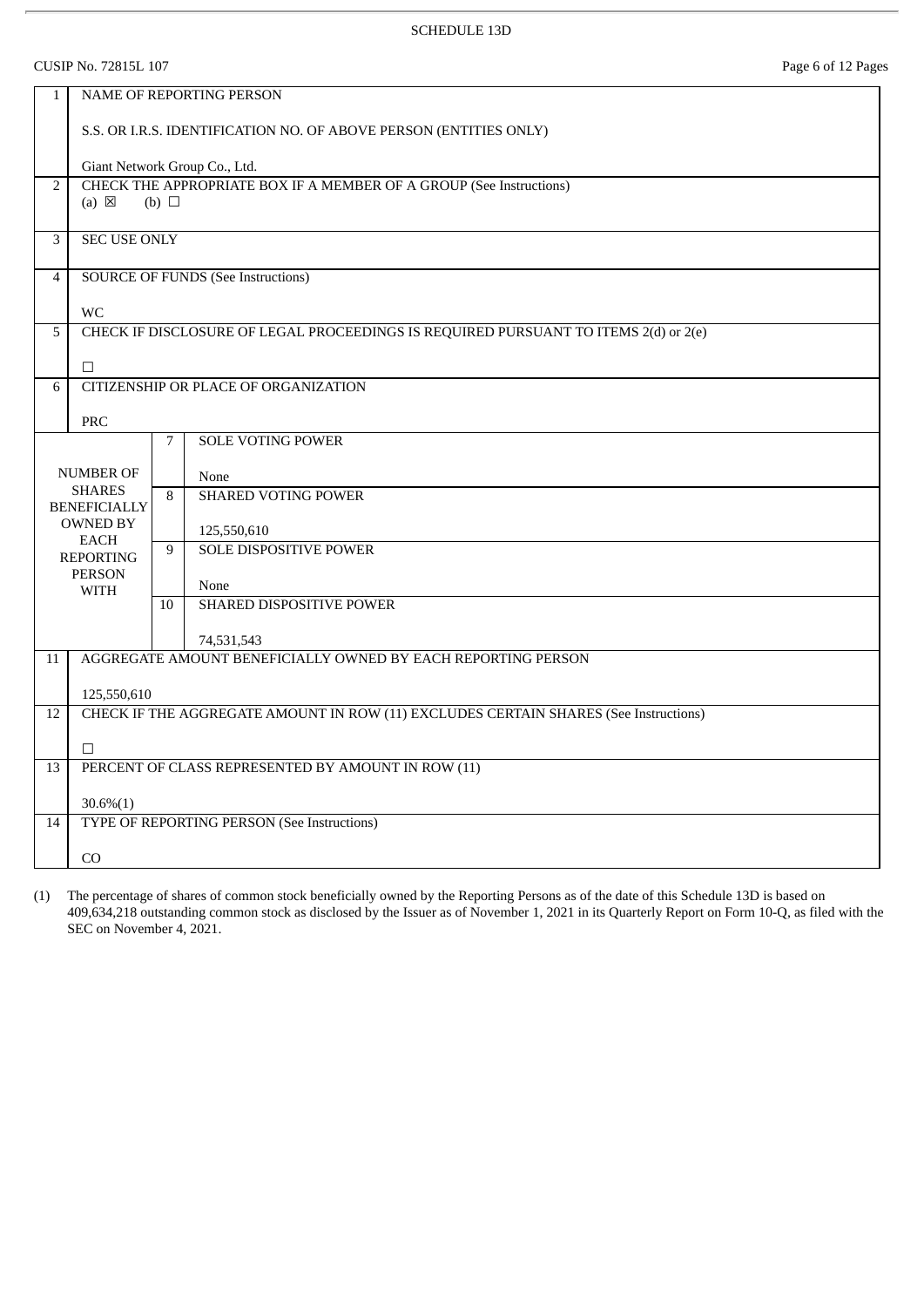CUSIP No. 72815L 107 Page 7 of 12 Pages

| $\mathbf{1}$   |                                                                                                      |    | <b>NAME OF REPORTING PERSON</b>                                                      |  |  |
|----------------|------------------------------------------------------------------------------------------------------|----|--------------------------------------------------------------------------------------|--|--|
|                | S.S. OR I.R.S. IDENTIFICATION NO. OF ABOVE PERSON (ENTITIES ONLY)                                    |    |                                                                                      |  |  |
|                | Giant Investment Co., Ltd.                                                                           |    |                                                                                      |  |  |
| $\overline{2}$ | CHECK THE APPROPRIATE BOX IF A MEMBER OF A GROUP (See Instructions)<br>$(a) \boxtimes$<br>(b) $\Box$ |    |                                                                                      |  |  |
| 3              | <b>SEC USE ONLY</b>                                                                                  |    |                                                                                      |  |  |
| $\overline{4}$ |                                                                                                      |    | <b>SOURCE OF FUNDS (See Instructions)</b>                                            |  |  |
|                | 00                                                                                                   |    |                                                                                      |  |  |
| 5              |                                                                                                      |    | CHECK IF DISCLOSURE OF LEGAL PROCEEDINGS IS REQUIRED PURSUANT TO ITEMS 2(d) or 2(e)  |  |  |
|                | $\Box$                                                                                               |    |                                                                                      |  |  |
| 6              |                                                                                                      |    | CITIZENSHIP OR PLACE OF ORGANIZATION                                                 |  |  |
|                | PRC                                                                                                  |    |                                                                                      |  |  |
|                |                                                                                                      | 7  | <b>SOLE VOTING POWER</b>                                                             |  |  |
|                | <b>NUMBER OF</b>                                                                                     |    | None                                                                                 |  |  |
|                | <b>SHARES</b><br><b>BENEFICIALLY</b>                                                                 |    | <b>SHARED VOTING POWER</b>                                                           |  |  |
|                | <b>OWNED BY</b>                                                                                      |    | 246,404,194                                                                          |  |  |
|                | <b>EACH</b><br><b>REPORTING</b>                                                                      | 9  | <b>SOLE DISPOSITIVE POWER</b>                                                        |  |  |
|                | <b>PERSON</b><br><b>WITH</b>                                                                         |    | None                                                                                 |  |  |
|                |                                                                                                      | 10 | SHARED DISPOSITIVE POWER                                                             |  |  |
|                |                                                                                                      |    | 212,204,935                                                                          |  |  |
| 11             |                                                                                                      |    | AGGREGATE AMOUNT BENEFICIALLY OWNED BY EACH REPORTING PERSON                         |  |  |
|                | 246,404,194                                                                                          |    |                                                                                      |  |  |
| 12             |                                                                                                      |    | CHECK IF THE AGGREGATE AMOUNT IN ROW (11) EXCLUDES CERTAIN SHARES (See Instructions) |  |  |
|                | $\Box$                                                                                               |    |                                                                                      |  |  |
| 13             |                                                                                                      |    | PERCENT OF CLASS REPRESENTED BY AMOUNT IN ROW (11)                                   |  |  |
|                | $60.2\%$ (1)                                                                                         |    |                                                                                      |  |  |
| 14             |                                                                                                      |    | TYPE OF REPORTING PERSON (See Instructions)                                          |  |  |
|                | CO                                                                                                   |    |                                                                                      |  |  |
|                |                                                                                                      |    |                                                                                      |  |  |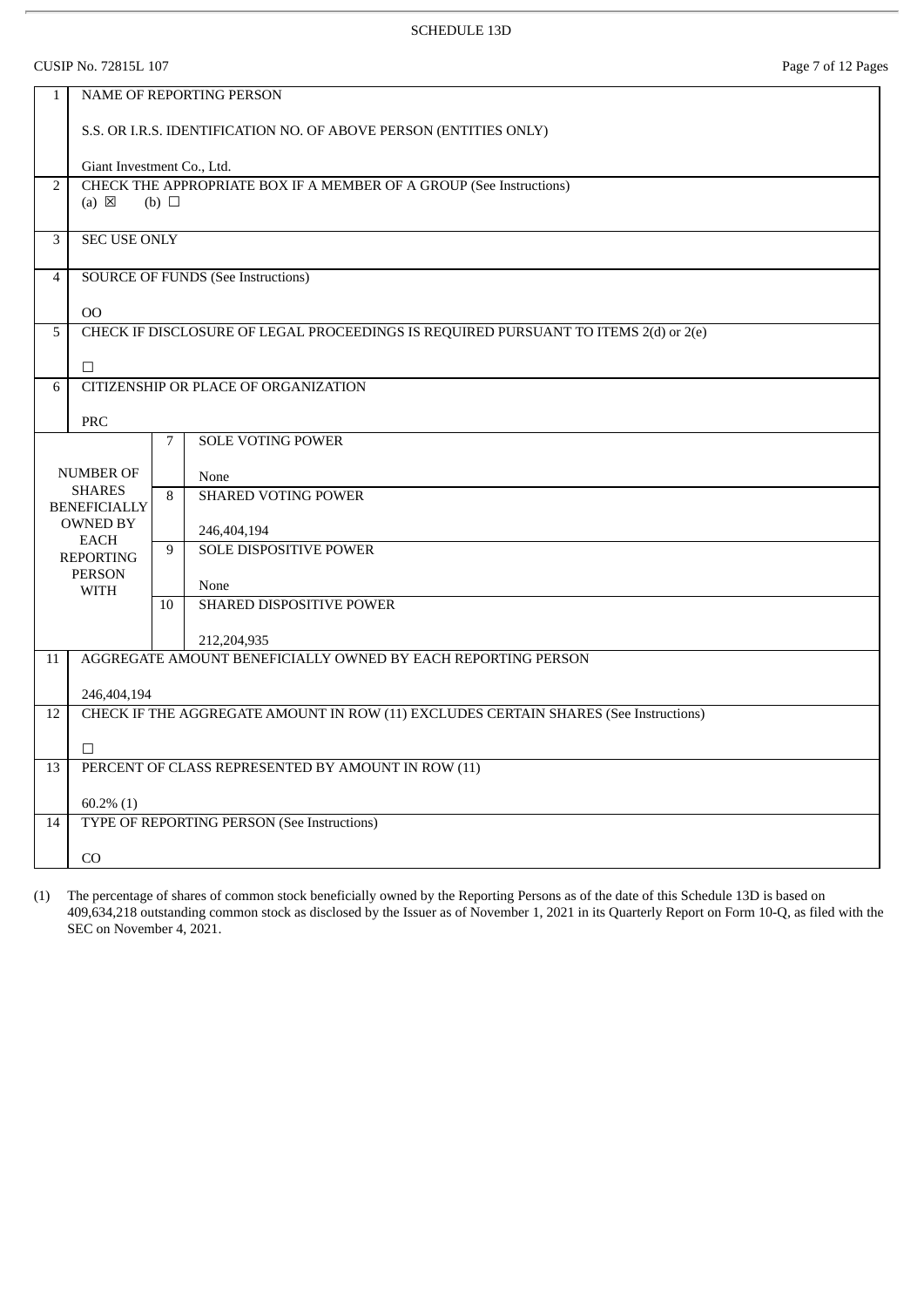CUSIP No. 72815L 107 Page 8 of 12 Pages

| $\mathbf{1}$   |                                                                   |                 | <b>NAME OF REPORTING PERSON</b>                                                      |  |  |
|----------------|-------------------------------------------------------------------|-----------------|--------------------------------------------------------------------------------------|--|--|
|                |                                                                   |                 |                                                                                      |  |  |
|                | S.S. OR I.R.S. IDENTIFICATION NO. OF ABOVE PERSON (ENTITIES ONLY) |                 |                                                                                      |  |  |
|                |                                                                   |                 |                                                                                      |  |  |
|                | Yuzhu Shi                                                         |                 |                                                                                      |  |  |
| $\overline{2}$ | (a) $\boxtimes$                                                   | (b) $\Box$      | CHECK THE APPROPRIATE BOX IF A MEMBER OF A GROUP (See Instructions)                  |  |  |
|                |                                                                   |                 |                                                                                      |  |  |
| 3              | <b>SEC USE ONLY</b>                                               |                 |                                                                                      |  |  |
|                |                                                                   |                 |                                                                                      |  |  |
| $\overline{4}$ |                                                                   |                 | <b>SOURCE OF FUNDS (See Instructions)</b>                                            |  |  |
|                | O <sub>O</sub>                                                    |                 |                                                                                      |  |  |
| 5              |                                                                   |                 | CHECK IF DISCLOSURE OF LEGAL PROCEEDINGS IS REQUIRED PURSUANT TO ITEMS 2(d) or 2(e)  |  |  |
|                |                                                                   |                 |                                                                                      |  |  |
|                | $\Box$                                                            |                 |                                                                                      |  |  |
| 6              |                                                                   |                 | CITIZENSHIP OR PLACE OF ORGANIZATION                                                 |  |  |
|                | <b>PRC</b>                                                        |                 |                                                                                      |  |  |
|                |                                                                   | 7               | <b>SOLE VOTING POWER</b>                                                             |  |  |
|                | <b>NUMBER OF</b>                                                  |                 |                                                                                      |  |  |
|                | <b>SHARES</b>                                                     |                 | None<br><b>SHARED VOTING POWER</b>                                                   |  |  |
|                | <b>BENEFICIALLY</b>                                               | 8               |                                                                                      |  |  |
|                | <b>OWNED BY</b><br><b>EACH</b>                                    |                 | 246,404,194                                                                          |  |  |
|                | <b>REPORTING</b>                                                  | 9               | <b>SOLE DISPOSITIVE POWER</b>                                                        |  |  |
|                | <b>PERSON</b>                                                     |                 | None                                                                                 |  |  |
|                | WITH                                                              | 10 <sup>1</sup> | SHARED DISPOSITIVE POWER                                                             |  |  |
|                |                                                                   |                 |                                                                                      |  |  |
|                |                                                                   |                 | 212,204,935                                                                          |  |  |
| 11             |                                                                   |                 | AGGREGATE AMOUNT BENEFICIALLY OWNED BY EACH REPORTING PERSON                         |  |  |
|                | 246,404,194                                                       |                 |                                                                                      |  |  |
| 12             |                                                                   |                 | CHECK IF THE AGGREGATE AMOUNT IN ROW (11) EXCLUDES CERTAIN SHARES (See Instructions) |  |  |
|                |                                                                   |                 |                                                                                      |  |  |
|                | $\Box$                                                            |                 |                                                                                      |  |  |
| 13             | PERCENT OF CLASS REPRESENTED BY AMOUNT IN ROW (11)                |                 |                                                                                      |  |  |
|                | $60.2\%$ (1)                                                      |                 |                                                                                      |  |  |
| 14             |                                                                   |                 | TYPE OF REPORTING PERSON (See Instructions)                                          |  |  |
|                |                                                                   |                 |                                                                                      |  |  |
|                | IN                                                                |                 |                                                                                      |  |  |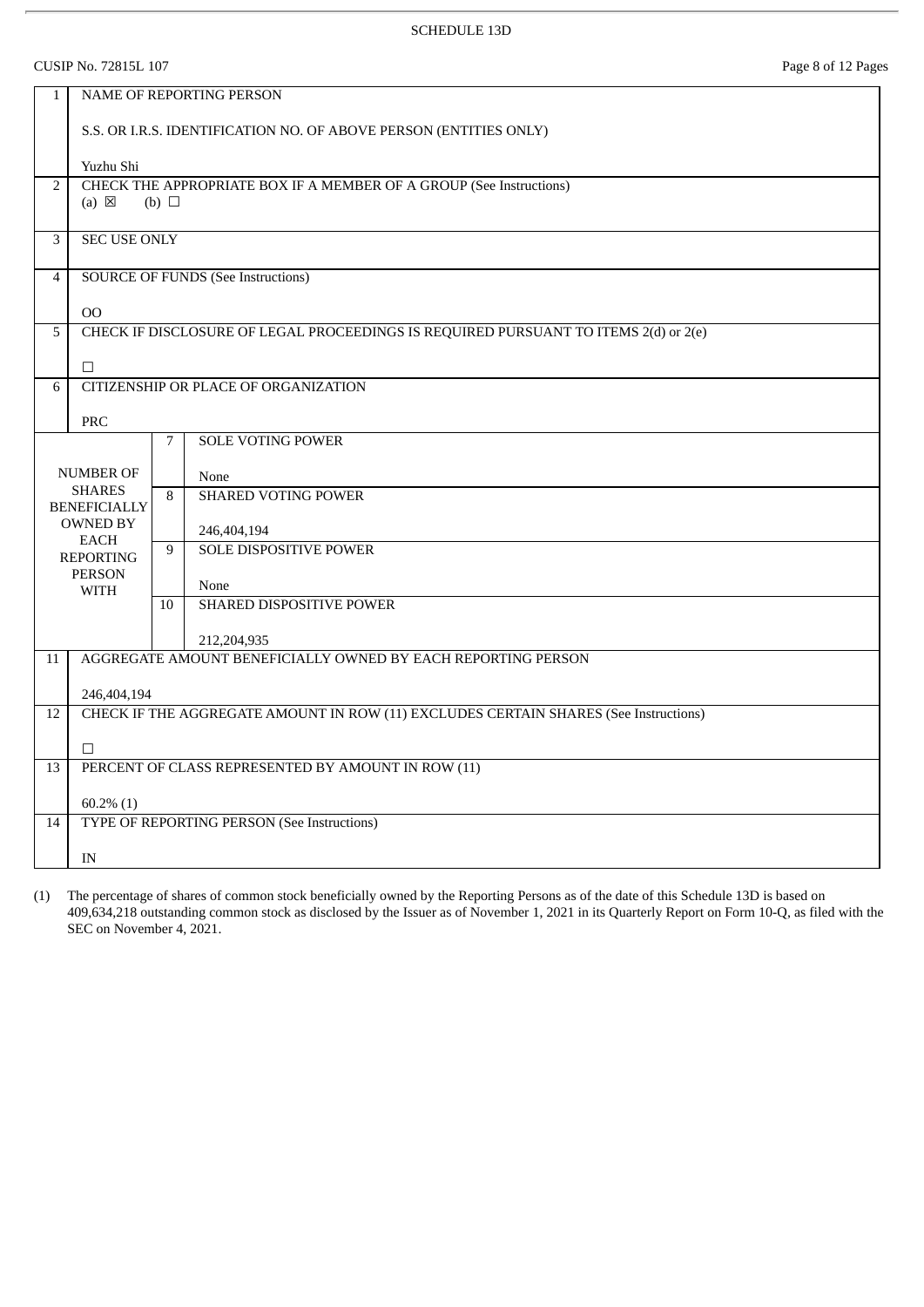CUSIP No. 72815L 107 Page 9 of 12 Pages

| $\mathbf{1}$   | NAME OF REPORTING PERSON                                                                             |    |                                                                                      |  |  |
|----------------|------------------------------------------------------------------------------------------------------|----|--------------------------------------------------------------------------------------|--|--|
|                | S.S. OR I.R.S. IDENTIFICATION NO. OF ABOVE PERSON (ENTITIES ONLY)                                    |    |                                                                                      |  |  |
|                | Hazlet Global Limited                                                                                |    |                                                                                      |  |  |
| $\overline{2}$ | CHECK THE APPROPRIATE BOX IF A MEMBER OF A GROUP (See Instructions)<br>$(a) \boxtimes$<br>(b) $\Box$ |    |                                                                                      |  |  |
| 3              | <b>SEC USE ONLY</b>                                                                                  |    |                                                                                      |  |  |
| 4              |                                                                                                      |    | <b>SOURCE OF FUNDS (See Instructions)</b>                                            |  |  |
|                | 00                                                                                                   |    |                                                                                      |  |  |
| 5              |                                                                                                      |    | CHECK IF DISCLOSURE OF LEGAL PROCEEDINGS IS REQUIRED PURSUANT TO ITEMS 2(d) or 2(e)  |  |  |
|                | $\Box$                                                                                               |    |                                                                                      |  |  |
| 6              |                                                                                                      |    | CITIZENSHIP OR PLACE OF ORGANIZATION                                                 |  |  |
|                | <b>BVI</b>                                                                                           |    |                                                                                      |  |  |
|                |                                                                                                      | 7  | <b>SOLE VOTING POWER</b>                                                             |  |  |
|                | <b>NUMBER OF</b>                                                                                     |    | None                                                                                 |  |  |
|                | <b>SHARES</b><br><b>BENEFICIALLY</b>                                                                 |    | <b>SHARED VOTING POWER</b>                                                           |  |  |
|                | <b>OWNED BY</b>                                                                                      |    | None                                                                                 |  |  |
|                | <b>EACH</b><br><b>REPORTING</b>                                                                      | 9  | <b>SOLE DISPOSITIVE POWER</b>                                                        |  |  |
|                | <b>PERSON</b><br><b>WITH</b>                                                                         |    | None                                                                                 |  |  |
|                |                                                                                                      | 10 | SHARED DISPOSITIVE POWER                                                             |  |  |
|                |                                                                                                      |    | 75,198,390                                                                           |  |  |
| 11             |                                                                                                      |    | AGGREGATE AMOUNT BENEFICIALLY OWNED BY EACH REPORTING PERSON                         |  |  |
|                | 75,198,390                                                                                           |    |                                                                                      |  |  |
| 12             |                                                                                                      |    | CHECK IF THE AGGREGATE AMOUNT IN ROW (11) EXCLUDES CERTAIN SHARES (See Instructions) |  |  |
|                | $\Box$                                                                                               |    |                                                                                      |  |  |
| 13             |                                                                                                      |    | PERCENT OF CLASS REPRESENTED BY AMOUNT IN ROW (11)                                   |  |  |
|                | $18.4\%(1)$                                                                                          |    |                                                                                      |  |  |
| 14             |                                                                                                      |    | <b>TYPE OF REPORTING PERSON (See Instructions)</b>                                   |  |  |
|                | CO                                                                                                   |    |                                                                                      |  |  |
|                |                                                                                                      |    |                                                                                      |  |  |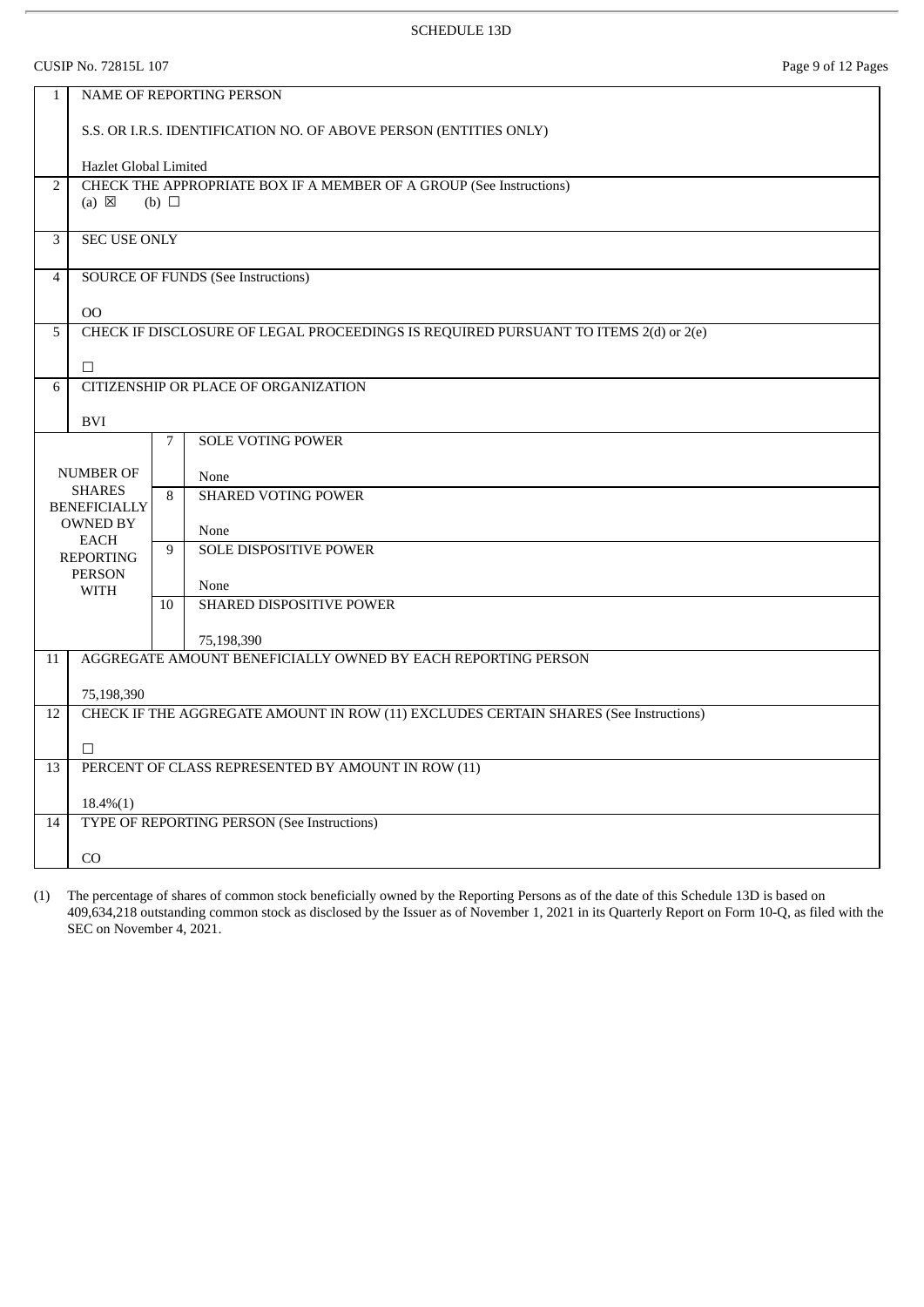CUSIP No. 72815L 107 Page 10 of 12 Pages

| $\mathbf{1}$                      | NAME OF REPORTING PERSON                                          |            |                                                                                      |  |  |
|-----------------------------------|-------------------------------------------------------------------|------------|--------------------------------------------------------------------------------------|--|--|
|                                   | S.S. OR I.R.S. IDENTIFICATION NO. OF ABOVE PERSON (ENTITIES ONLY) |            |                                                                                      |  |  |
|                                   | Equal Sino Limited                                                |            |                                                                                      |  |  |
| $\overline{2}$                    |                                                                   |            | CHECK THE APPROPRIATE BOX IF A MEMBER OF A GROUP (See Instructions)                  |  |  |
|                                   | $(a) \boxtimes$                                                   | (b) $\Box$ |                                                                                      |  |  |
| 3                                 | <b>SEC USE ONLY</b>                                               |            |                                                                                      |  |  |
|                                   |                                                                   |            |                                                                                      |  |  |
| $\overline{4}$                    |                                                                   |            | <b>SOURCE OF FUNDS (See Instructions)</b>                                            |  |  |
|                                   |                                                                   |            |                                                                                      |  |  |
| 5                                 | $00\,$                                                            |            | CHECK IF DISCLOSURE OF LEGAL PROCEEDINGS IS REQUIRED PURSUANT TO ITEMS 2(d) or 2(e)  |  |  |
|                                   |                                                                   |            |                                                                                      |  |  |
|                                   | $\Box$                                                            |            |                                                                                      |  |  |
| 6                                 |                                                                   |            | CITIZENSHIP OR PLACE OF ORGANIZATION                                                 |  |  |
|                                   | <b>BVI</b>                                                        |            |                                                                                      |  |  |
|                                   |                                                                   | 7          | <b>SOLE VOTING POWER</b>                                                             |  |  |
|                                   |                                                                   |            |                                                                                      |  |  |
| <b>NUMBER OF</b><br><b>SHARES</b> |                                                                   |            | None<br><b>SHARED VOTING POWER</b>                                                   |  |  |
|                                   | <b>BENEFICIALLY</b>                                               | 8          |                                                                                      |  |  |
|                                   | OWNED BY                                                          |            | None                                                                                 |  |  |
|                                   | <b>EACH</b><br><b>REPORTING</b>                                   | 9          | <b>SOLE DISPOSITIVE POWER</b>                                                        |  |  |
|                                   | <b>PERSON</b>                                                     |            | None                                                                                 |  |  |
|                                   | <b>WITH</b>                                                       | 10         | SHARED DISPOSITIVE POWER                                                             |  |  |
|                                   |                                                                   |            |                                                                                      |  |  |
|                                   |                                                                   |            | 75,198,390                                                                           |  |  |
| 11                                |                                                                   |            | AGGREGATE AMOUNT BENEFICIALLY OWNED BY EACH REPORTING PERSON                         |  |  |
|                                   | 75,198,390                                                        |            |                                                                                      |  |  |
| 12                                |                                                                   |            | CHECK IF THE AGGREGATE AMOUNT IN ROW (11) EXCLUDES CERTAIN SHARES (See Instructions) |  |  |
|                                   |                                                                   |            |                                                                                      |  |  |
|                                   | $\Box$                                                            |            |                                                                                      |  |  |
| 13                                | PERCENT OF CLASS REPRESENTED BY AMOUNT IN ROW (11)                |            |                                                                                      |  |  |
|                                   | $18.4\%(1)$                                                       |            |                                                                                      |  |  |
| 14                                |                                                                   |            | TYPE OF REPORTING PERSON (See Instructions)                                          |  |  |
|                                   | CO                                                                |            |                                                                                      |  |  |
|                                   |                                                                   |            |                                                                                      |  |  |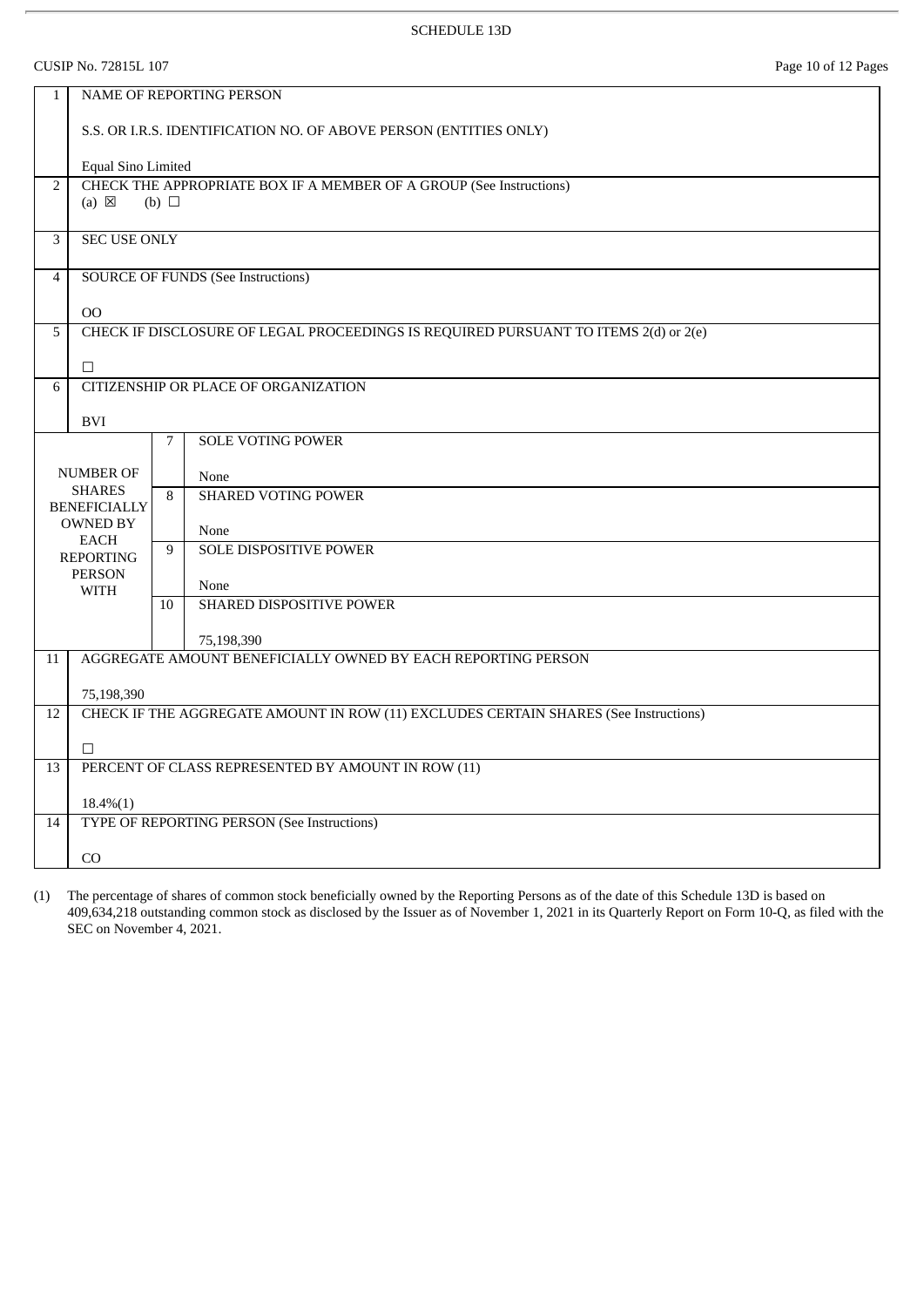CUSIP No. 72815L 107 Page 11 of 12 Pages

| $\mathbf{1}$   |                                                                   |                 | NAME OF REPORTING PERSON                                                             |  |  |
|----------------|-------------------------------------------------------------------|-----------------|--------------------------------------------------------------------------------------|--|--|
|                | S.S. OR I.R.S. IDENTIFICATION NO. OF ABOVE PERSON (ENTITIES ONLY) |                 |                                                                                      |  |  |
|                | Jing Shi                                                          |                 |                                                                                      |  |  |
| $\overline{2}$ | $(a) \boxtimes$                                                   | (b) $\Box$      | CHECK THE APPROPRIATE BOX IF A MEMBER OF A GROUP (See Instructions)                  |  |  |
|                |                                                                   |                 |                                                                                      |  |  |
| 3              | <b>SEC USE ONLY</b>                                               |                 |                                                                                      |  |  |
| $\overline{4}$ |                                                                   |                 | <b>SOURCE OF FUNDS (See Instructions)</b>                                            |  |  |
|                |                                                                   |                 |                                                                                      |  |  |
| 5              | O <sub>O</sub>                                                    |                 | CHECK IF DISCLOSURE OF LEGAL PROCEEDINGS IS REQUIRED PURSUANT TO ITEMS 2(d) or 2(e)  |  |  |
|                |                                                                   |                 |                                                                                      |  |  |
|                | $\Box$                                                            |                 |                                                                                      |  |  |
| 6              |                                                                   |                 | CITIZENSHIP OR PLACE OF ORGANIZATION                                                 |  |  |
|                | Singapore                                                         |                 |                                                                                      |  |  |
|                |                                                                   | $7\overline{ }$ | <b>SOLE VOTING POWER</b>                                                             |  |  |
|                | <b>NUMBER OF</b>                                                  |                 | None                                                                                 |  |  |
|                | <b>SHARES</b><br><b>BENEFICIALLY</b>                              | 8               | <b>SHARED VOTING POWER</b>                                                           |  |  |
|                | <b>OWNED BY</b>                                                   |                 | None                                                                                 |  |  |
|                | <b>EACH</b><br><b>REPORTING</b>                                   | 9               | SOLE DISPOSITIVE POWER                                                               |  |  |
|                | <b>PERSON</b>                                                     |                 |                                                                                      |  |  |
|                | WITH                                                              | 10              | None<br>SHARED DISPOSITIVE POWER                                                     |  |  |
|                |                                                                   |                 |                                                                                      |  |  |
| 11             |                                                                   |                 | 75,198,390<br>AGGREGATE AMOUNT BENEFICIALLY OWNED BY EACH REPORTING PERSON           |  |  |
|                |                                                                   |                 |                                                                                      |  |  |
|                | 75,198,390                                                        |                 |                                                                                      |  |  |
| 12             |                                                                   |                 | CHECK IF THE AGGREGATE AMOUNT IN ROW (11) EXCLUDES CERTAIN SHARES (See Instructions) |  |  |
|                | $\Box$                                                            |                 |                                                                                      |  |  |
| 13             | PERCENT OF CLASS REPRESENTED BY AMOUNT IN ROW (11)                |                 |                                                                                      |  |  |
|                | $18.4\%(1)$                                                       |                 |                                                                                      |  |  |
| 14             |                                                                   |                 | TYPE OF REPORTING PERSON (See Instructions)                                          |  |  |
|                | IN                                                                |                 |                                                                                      |  |  |
|                |                                                                   |                 |                                                                                      |  |  |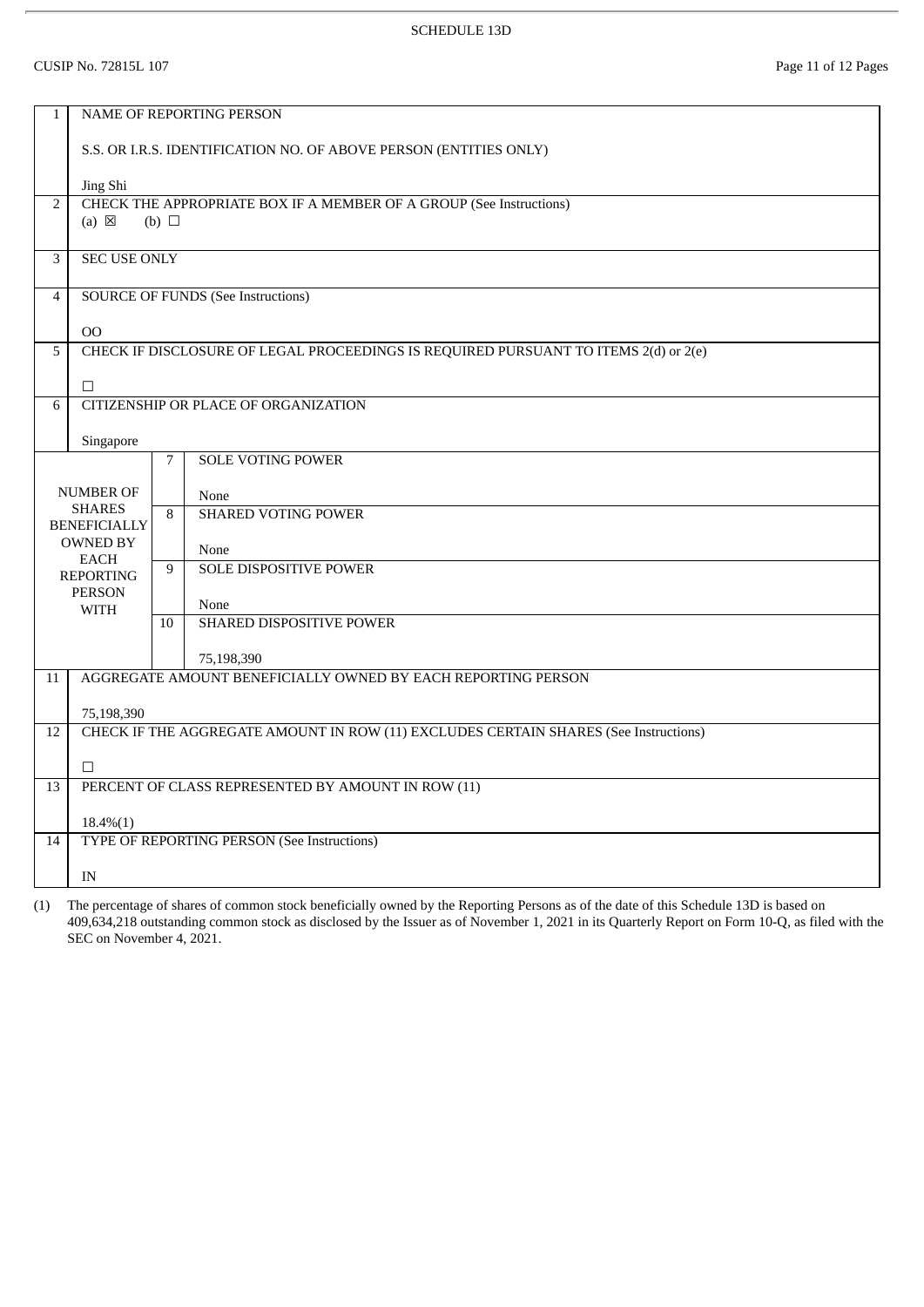#### SCHEDULE 13D

#### CUSIP No. 72815L 107 Page 12 of 12 Pages

This Amendment No.3 supplements and amends the Schedule 13D filed on April 6, 2021, the Schedule 13D/A filed on May 11, 2021 and the Schedule 13D/A filed on January 24, 2022 by the Reporting Persons (as defined below) (as so amended, the "*Schedule 13D"), relating to the common stock, par* value \$0.01 per share (the "Shares"), of Playtika Holding, Inc., a Delaware corporation (the "Issuer" or "Playtika"). This Amendment is being filed to update its report that the Reporting Persons (as defined below) have disclosed their intent to explore options for a potential sale of the shares of Playtika common stock. Except as specifically provided herein, this Amendment No. 3 does not modify any of the information previously reported in the Schedule 13D. Unless otherwise indicated herein, capitalized terms used but not defined in this Amendment No. 3 shall have the same meanings *herein as are ascribed to such terms in the Schedule 13D.*

This Amendment No. 3 is being filed by:

- i. PHUKII;
- ii. Alpha Frontier Limited ("*Alpha*");
- iii. Chongqing Cibi Business Information Consultancy Co., Ltd ("*Chongqing*");
- iv. Shanghai Jukun Network Technology Co., Limited. ("*Shanghai Jukun*");
- v. Giant Network Group Co., Limited ("*Giant*");
- vi. Giant Investment Co., Limited ("*Giant Investment*");
- vii. Yuzhu Shi;
- viii. Hazlet;
- ix. Equal Sino Limited ("*Equal Sino*"); and
- x. Jing Shi (each of the foregoing is referred to as a "*Reporting Person*" and collectively as the "*Reporting Persons*")

#### **Item 4. Purpose of Transaction.**

*Item 4 of the Schedule 13D is hereby amended and supplemented as follows:*

#### **(a) and (b)**

As previously disclosed, PHUKII and its affiliates have determined to explore options for a potential sale of a portion of the shares of Playtika held by it. On February 24, 2022, Playtika announced that its Board of Directors has initiated a process to evaluate Playtika's potential strategic alternatives to maximize value for stockholders and that its Board of Directors intends to consider a full range of strategic alternatives, which could include a sale of the company or other possible transactions. The Reporting Parties are supportive of the initiation of such process. The Reporting Parties may sell some or all of the shares of Playtika held by them, subject to compliance with, or waiver of, the terms of PHUKII's Amended and Restated Lockup Agreement. The exact timing, manner and terms of any such sale, including the actual amount to be sold, would be subject to market conditions and other considerations.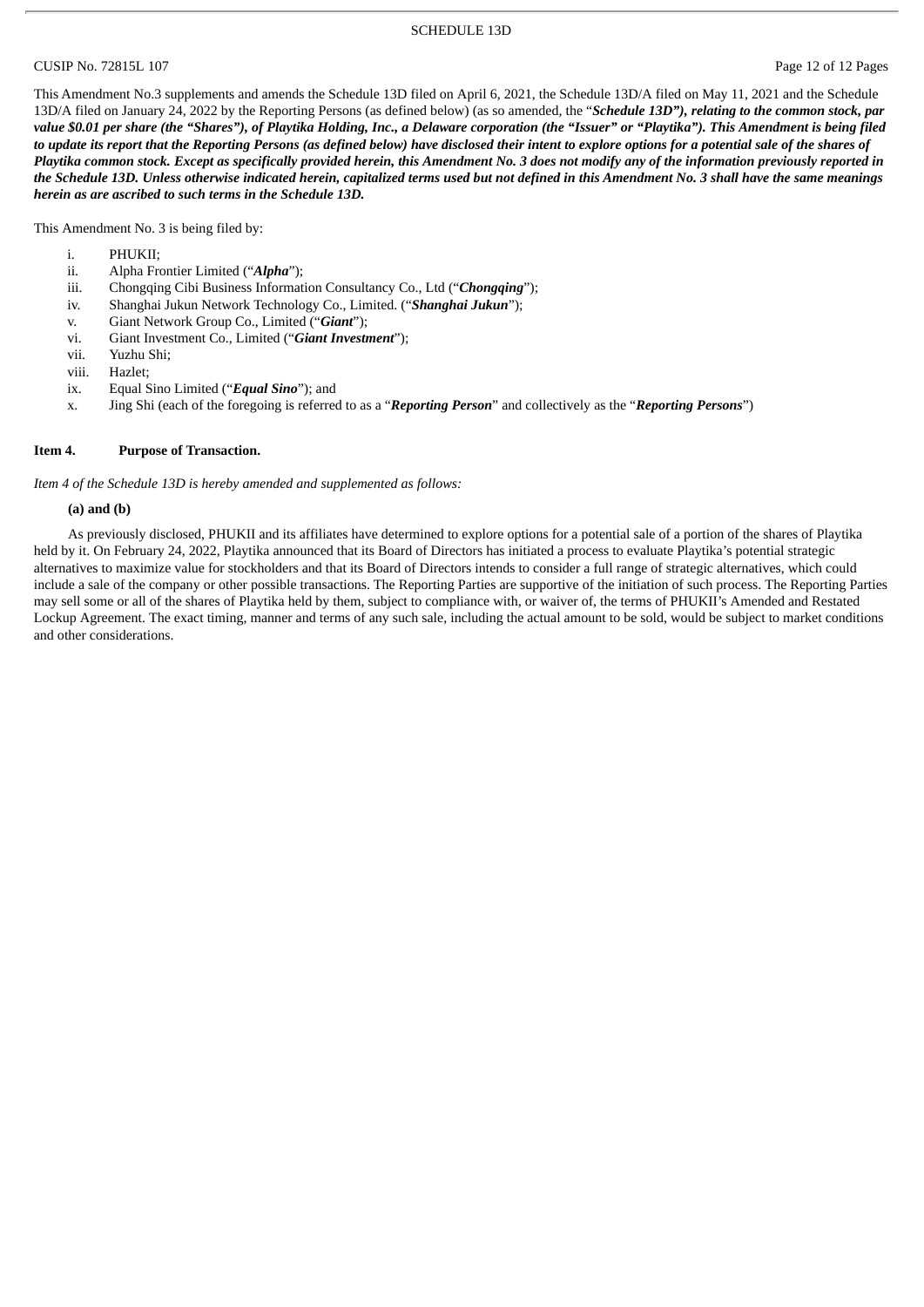After reasonable inquiry and to the best of my knowledge and belief, I certify that the information set forth in this statement is true, complete and correct.

## Dated: February 25, 2022 **PLAYTIKA HOLDING UK II LIMITED**

| By: $/s/$ Tian Lin       |
|--------------------------|
| Name: Tian Lin           |
| Title: Director          |
|                          |
| By: /s/ Ron Haim Korczak |
|                          |
| Name: Ron Haim Korczak   |
| Title: Director          |

## **ALPHA FRONTIER LIMITED**

By: /s/ Lu Zhang Name: Lu Zhang Title: Director

#### **CHONGQING CIBI BUSINESS INFORMATION CONSULTANCY CO., LIMITED**

By: /s/ Fei Yongjun

Name: Fei Yongjun

Title: Legal Representative & Authorized Signatory

#### **SHANGHAI JUKUN NETWORK TECHNOLOGY COMPANY LIMITED**

By: /s/ Fei Yongjun

Name: Fei Yongjun

Title: Legal Representative & Authorized Signatory

# **GIANT NETWORK GROUP COMPANY LIMITED**

By: /s/ Liu Wei

Name: Liu Wei

Title: Director & Authorized Signatory